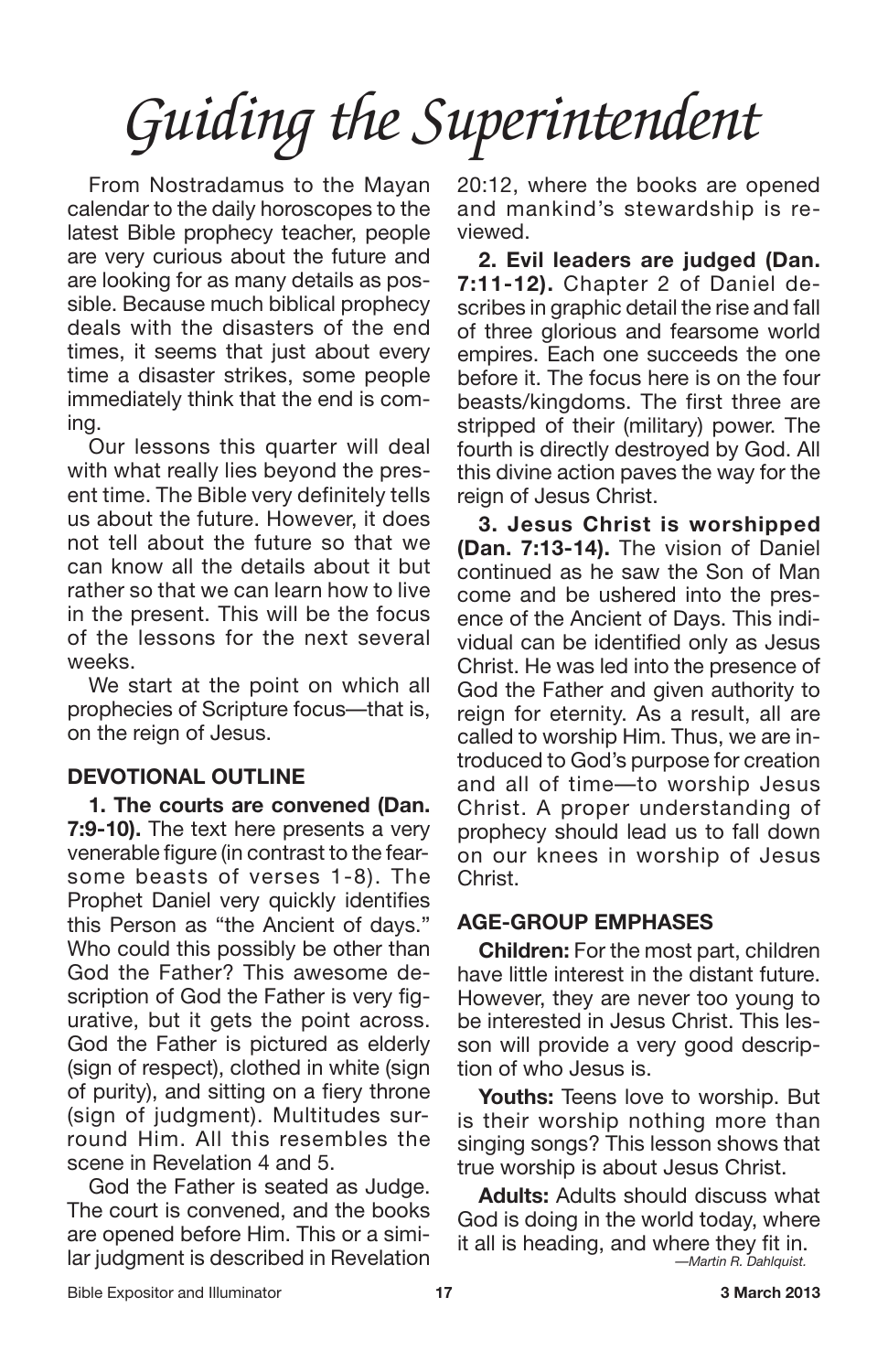The study of prophecy and God's future kingdom should lead one to a new light. In Daniel 9 we find that the prophet had been reading in the book of Jeremiah and realized that God was about to bring about the deliverance of His people from their captivity in Babylon. Before that happened, Daniel found it necessary to offer a great prayer of confession of Israel's past sin.

The focus of this lesson is on three key aspects of a prayer of confession.

#### **DEVOTIONAL OUTLINE**

**1. Start with God (Dan. 9:4).** Confession of sin must always start with a focus on God and not oneself. Daniel began by acknowledging the great fact that God is a God of love. Any prayer that one might offer must start here with God's love. It should never focus on one's own efforts (cf. Deut. 7:7-11).

**2. Confess sin (Dan. 9:5-10).** When the focus turns to us, it must center on our sin. God knows our hearts better than we do. There should never be any attempt to justify ourselves. The word Daniel used for sin is the one that means missing the mark. Daniel's greatness is seen in his sensitivity to sin.

Daniel went on to confess that his people were shamed. He further explained that this was the result of being disobedient to God (Dan. 9:10). Confession must focus specifically on the sin of disobedience.

**3. Acknowledge God's holiness (Dan. 9:11-14).** There is nothing sinners can stand on before God. The only thing they can do is plead for mercy.

This part of Daniel's confession reviews the basic fact that all the people (and not just himself) had sinned against God. Daniel recognized that the present captivity of Israel in Babylon was the direct result of the people failing to obey God's laws. As mentioned above, a person must first sincerely own his disobedience to God before he can really make confession to God.

We must acknowledge not only our disobedience but also God's holiness. God's holiness demands that sin be punished. We suffer as a result of our sins even in this life. There are always consequences of sin, and we need to recognize that God is entirely righteous in bringing these consequences upon us. In fact, He is merciful in doing so, for the hardships we face because of our sin are designed to drive us to Him, confessing our sin and seeking His mercy.

The prayer of confession begins and ends with a focus on God. In the end, Daniel was more concerned about God and His reputation than with anything else. God would be honored by bringing His people back to their land but also by His people returning to Him in faith.

This is one of the great prayers recorded in the Bible. It more than accomplished its purpose. As a result of the prayer, God would reveal to Daniel His plans for Israel's future kingdom.

### **AGE-GROUP EMPHASES**

**Children:** Most children are familiar with the basic concept of sin. This lesson will help them realize the importance of confessing sin not only to people they have hurt but also to the God who loves them.

**Youths:** Teens need to hear that sin has consequences. If sin is not dealt with, terrible things can and will happen. Young people need to learn to be quick to confess their sins.

**Adults:** Adults need to be encouraged to set an example with honest confession of sin before God as well as toward those they have offended.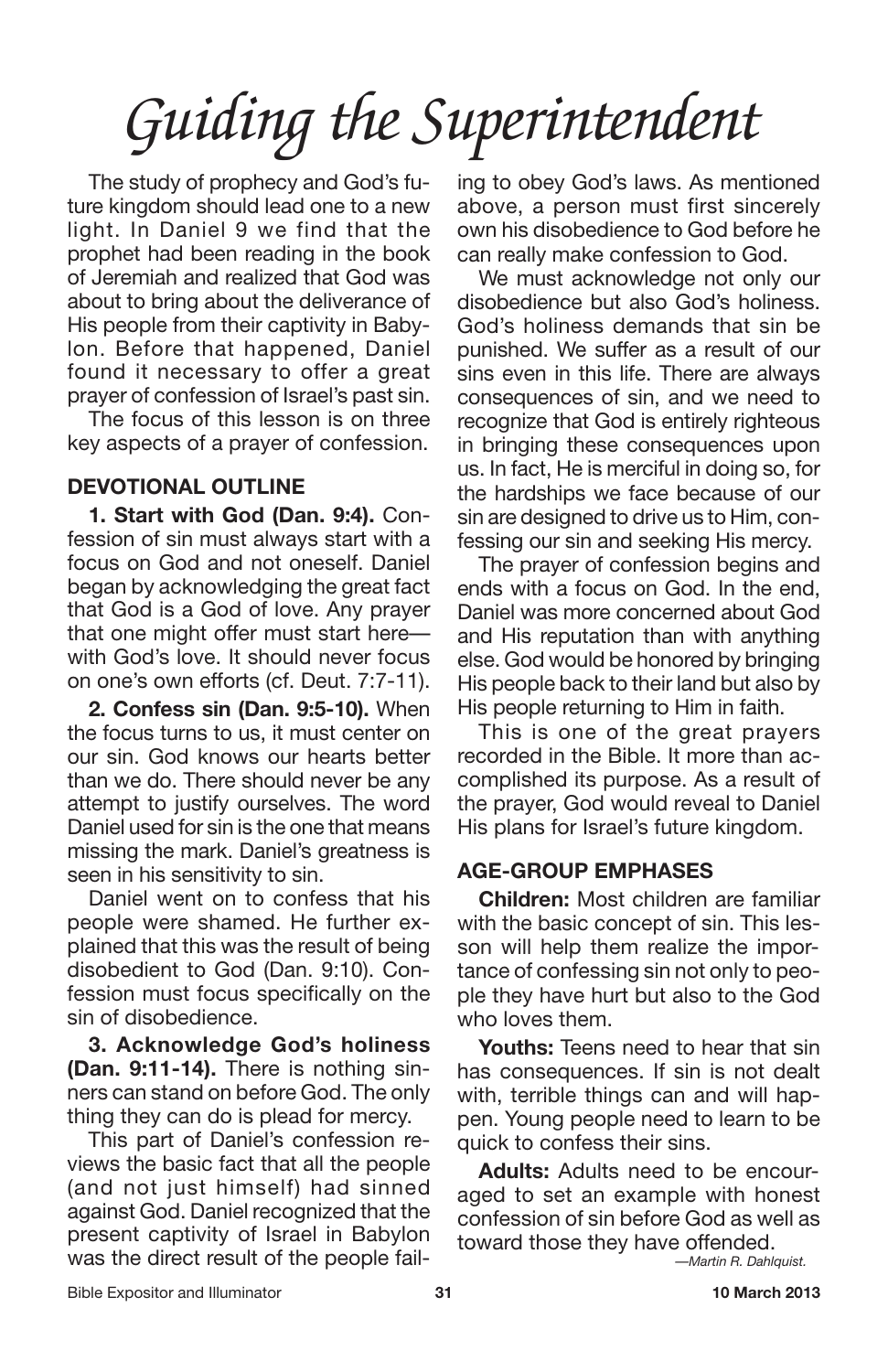Two major types of prophecy can be found in the Bible. In fact, many times they are found side by side. It is important to understand both. One type of prophecy deals with direct fulfillment, that is, a prophecy that will be fulfilled once. Prophecies that have more than one future fulfillment are called doublefulfillment prophecies. Many times one fulfillment will foreshadow the other. A major example is found in this lesson, mentioning the "king of fierce countenance" (Dan. 8:23).

Our passage consists of a conversation that the Angel Gabriel had with Daniel about future events. There is a note of absolute certainty in the angel's voice. At the beginning of his talk, he told Daniel, "At the time appointed the end shall be" (Dan. 8:19). There was no hesitation here. Then at the end of the passage, he told Daniel that what he had said was true (vs. 26).

### **DEVOTIONAL OUTLINE**

**1. Direct fulfillment (Dan. 8:19-22).** The book of Daniel is filled with dreams and visions about the future. Several of these visions, including Daniel's vision in verses 1-12, are presented in the form of unusual animals.

In his vision, Daniel saw a twohorned ram being attacked by a rough (or shaggy-haired) goat with a single horn between its eyes. Gabriel identified these animals as kings future to Daniel's time. The two-horned ram represented the kings of Media and Persia. He was attacked by the one-horned goat, who was the Greek king Alexander the Great, the great conqueror of the world in the fourth century B.C.

The vision went on to picture a time when the single horn was broken off and replaced by four other horns. While this was future to Daniel, it is all

ancient history to us today. The vision foretold the four kings who divided Alexander's empire when he died rather young and unexpectedly.

**2. Double fulfillment (Dan. 8:23-26).** Gabriel went on to tell Daniel about a "king of fierce countenance" who would arise in the future. The angel went on to describe a multitude of actions carried out by this king. He would be very intelligent and persuasive. He would achieve great power by subduing others and by promising false security. He would subjugate the nation of Israel, but his rule would be terminated by divine judgment.

This prophecy has a double fulfillment. The first fulfillment is found in history. The king described by Gabriel was actually Antiochus IV Epiphanes. He was a ruthless successor to Alexander who ruled in Palestine in the middle of the second century B.C. Because of his extremely cruel treatment of Jews, Antiochus is considered one of the Jews' worst enemies of all time.

However, the prophecy does not stop there. It will also find fulfillment in the future antichrist, who will arise in the end times to torment the world. We can be assured that all this will happen because of what has already been fulfilled.

### **AGE-GROUP EMPHASES**

**Children:** Children will enjoy seeing or drawing pictures of the animals. Use the animals to help them understand prophecy and the truth that God always keeps His word.

**Youths:** This lesson speaks well to those teens who might be skeptical about the truthfulness of Scripture.

**Adults:** Adults often enjoy the study of prophecy. This lesson should remind them of God's faithfulness and give them insight into interpreting prophecy. *—Martin R. Dahlquist.*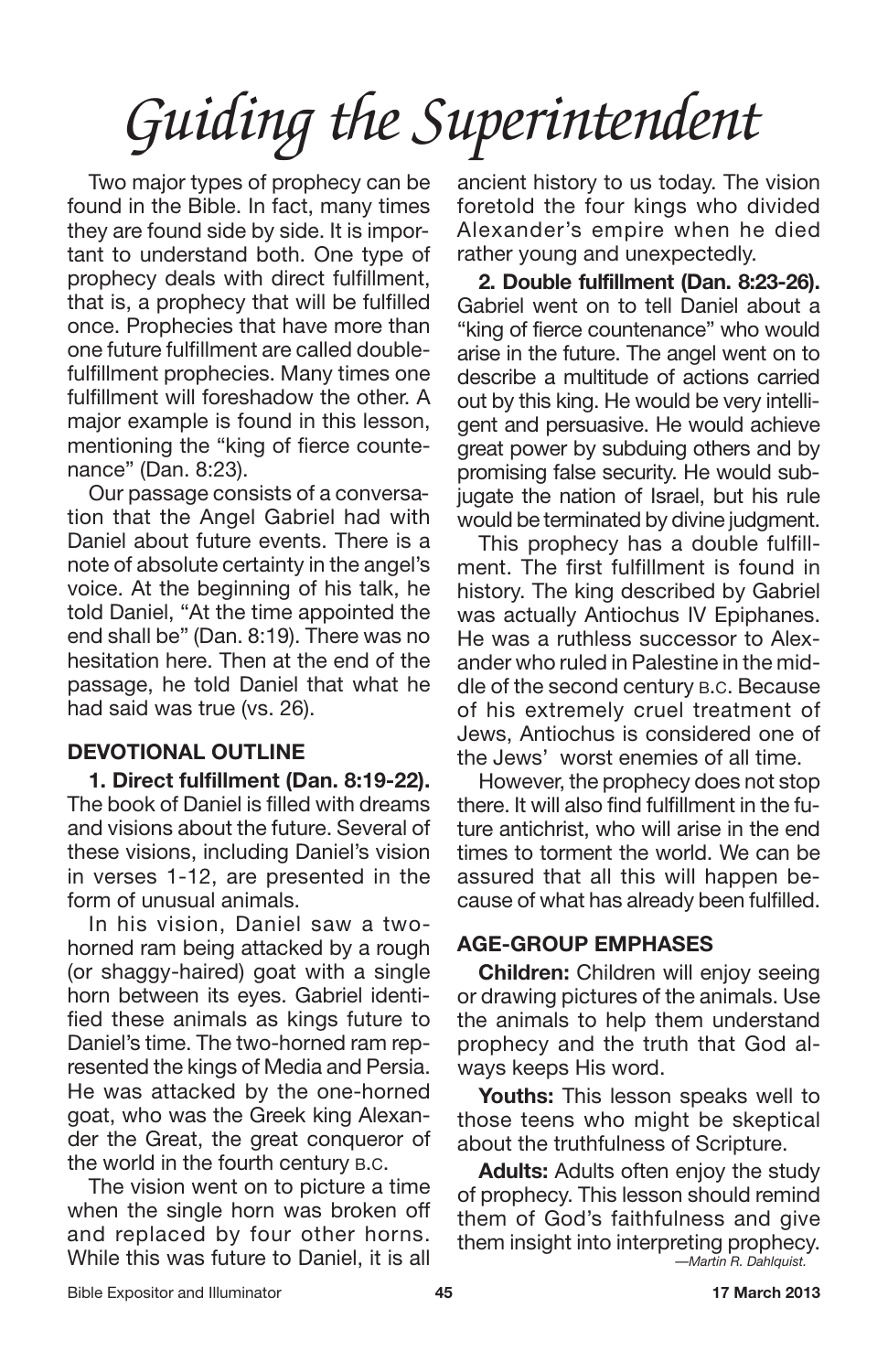Jesus Christ came in great humility and offered the kingdom to the Jewish nation. After examining Him and His claims for several years, the Jewish people as a whole decided they did not want His version of the kingdom. So they made plans to kill Him. The Cross is now part of history.

Early on the last night before He went to the cross, Jesus met with His disciples and promised them that the kingdom would eventually come. They were not to lose hope. He instituted the Lord's Supper as a reminder that one day He would set up His kingdom on earth.

During the Last Supper, Jesus Christ was talking with His disciples not only about His upcoming death but also about the promised kingdom. The implication is very clear. He would not be able to inaugurate the promised kingdom without His death and resurrection.

In our lesson this week, Jesus Christ gave us two important reasons for celebrating the Lord's Supper.

### **DEVOTIONAL OUTLINE**

**1. We celebrate the Lord's Supper in anticipation of the kingdom (Luke 22:14-20).** As the disciples were gathered around for the Passover meal, Jesus announced that He would neither eat the Passover meal nor drink the Passover drink again until the kingdom comes. While the kingdom would be postponed, it was not canceled. Each time they partook of the communion elements, they were to remember that one day the kingdom will come.

**2. We celebrate the Lord's Supper as a sign of our service to others (Luke 22:21-30).** The Gospel of John (13:1-17) tells the story of Jesus taking a towel and a basin of water and washing the disciples' feet as a lesson in

serving others. This becomes the second reason for celebrating the Lord's Supper. It is a lesson on servanthood.

Suddenly Jesus announced that one of those present would soon betray Him. Then, no sooner was He done with this announcement than He went into a long discussion on the subject of greatness.

What we have here is first a negative lesson—what service is not. Telling about the betrayer shows what service is not. Then Jesus explained what service is all about. It is not being the greatest but being the lowest.

Jesus' teaching during the Last Supper was typical Jesus. He stood all conventional wisdom on its head. The greatest in the kingdom are not those who are served but those who serve others.

Jesus closed this talk by reminding the disciples that this was to be their way of life until the kingdom comes.

Whenever we celebrate the Lord's Supper, we remember that until the kingdom comes, we have the great privilege of serving others.

#### **AGE-GROUP EMPHASES**

**Children:** The whole idea of communion (or the Lord's Supper) can be very new and mysterious for children. This lesson can be used to help them understand the true meaning of the service.

**Youths:** This is a good lesson to help the teens learn from Jesus Himself about what true greatness really is.

**Adults:** Many adult believers have sat through a multitude of communion services. Encourage them to remember the lesson about serving others the next time they participate in a communion service.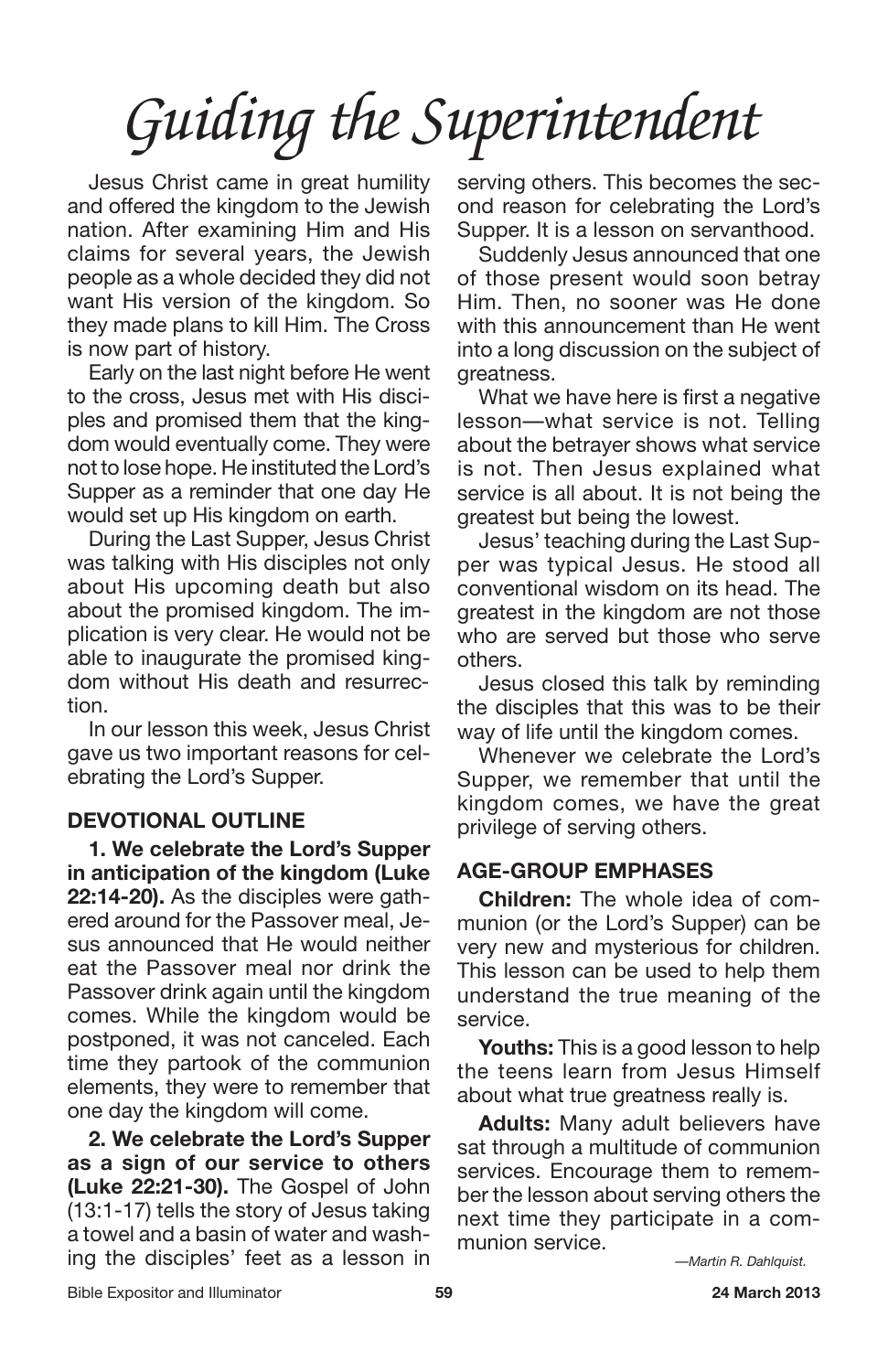Easter is the story of both shattered dreams and restored hope. Who has not experienced a situation in which it appeared that all one's plans were working out perfectly, only to have everything come crashing down through a bizarre turn of events?

Your dreams of the future have all been shattered. Your closest friend suddenly dies.Your boss tells you that you are fired and to immediately clean out your desk. Your dearest friend turns on you.

If something like this describes you, you can very easily identify with Cleopas and his friend in our lesson this week.

#### **DEVOTIONAL OUTLINE**

**1. The journey with the stranger (Luke 24:13-16).** How long the ride home seems after a major defeat. As our text opens, we join two dear friends who were walking home on the Sunday after the crucifixion of Jesus Christ. Theywere engaged in a deep and disheartened discussion of the events of the past few days when suddenly a stranger joined them on the road. The stranger was none other than Jesus Himself. God temporarily blinded these disciples to the stranger's identity until they could grasp more clearly the truth of the resurrection.

**2. The conversation with the stranger (Luke 24:17-21).** During His earthly ministry, Jesus loved to ask questions to get people thinking with Him. This time was no exception. He asked what the two were talking about and why they were so sad.

Because He appeared to be so unaware of recent events in Jerusalem, they asked Him whether He was the only person who did not know what had happened.

"What things?" (Luke 24:19), He responded. Out poured the sordid details of the events surrounding the betrayal, trial, and death of Jesus Christ. They had thought He was the true hope for Israel, but He had died three days ago. Easter is truly the story of shattered dreams.

**3. The revelation of the stranger (Luke 24:28-35).** The friends and the stranger continued their conversation until they arrived at their destination the village of Emmaus. Because it was late, the two invited their fellow traveler to join them for a meal.

Then it happened. As the Stranger broke bread for the meal, their eyes were opened, and they recognized the identity of their traveling Companion.

Just as quickly, Jesus disappeared from their sight. No time was wasted. The two men returned to Jerusalem with the great news—Jesus is alive! He is not dead! The seven miles to Jerusalem melted away rapidly. Finding the Eleven, the Emmaus travelers were greeted with the good news that Jesus was alive and had appeared to Peter. To this news was joined their joy of breaking bread with Jesus. Easter is the story of restored hope.

What made the difference? What brought these men out of their despair? The only cure for their despair was seeing Jesus alive. How quickly the clouds disperse when Jesus comes into focus!

### **AGE-GROUP EMPHASES**

**Children:** Use the events of Easter to remind the children that Jesus is alive, so there is never a reason to despair.

**Youths:** For those teens who might be discouraged or in despair, use this lesson to teach them that there is always hope.

**Adults:** Remind the adults that one of the great lessons of Easter is the restoration of hope and the assurance of eternal hope.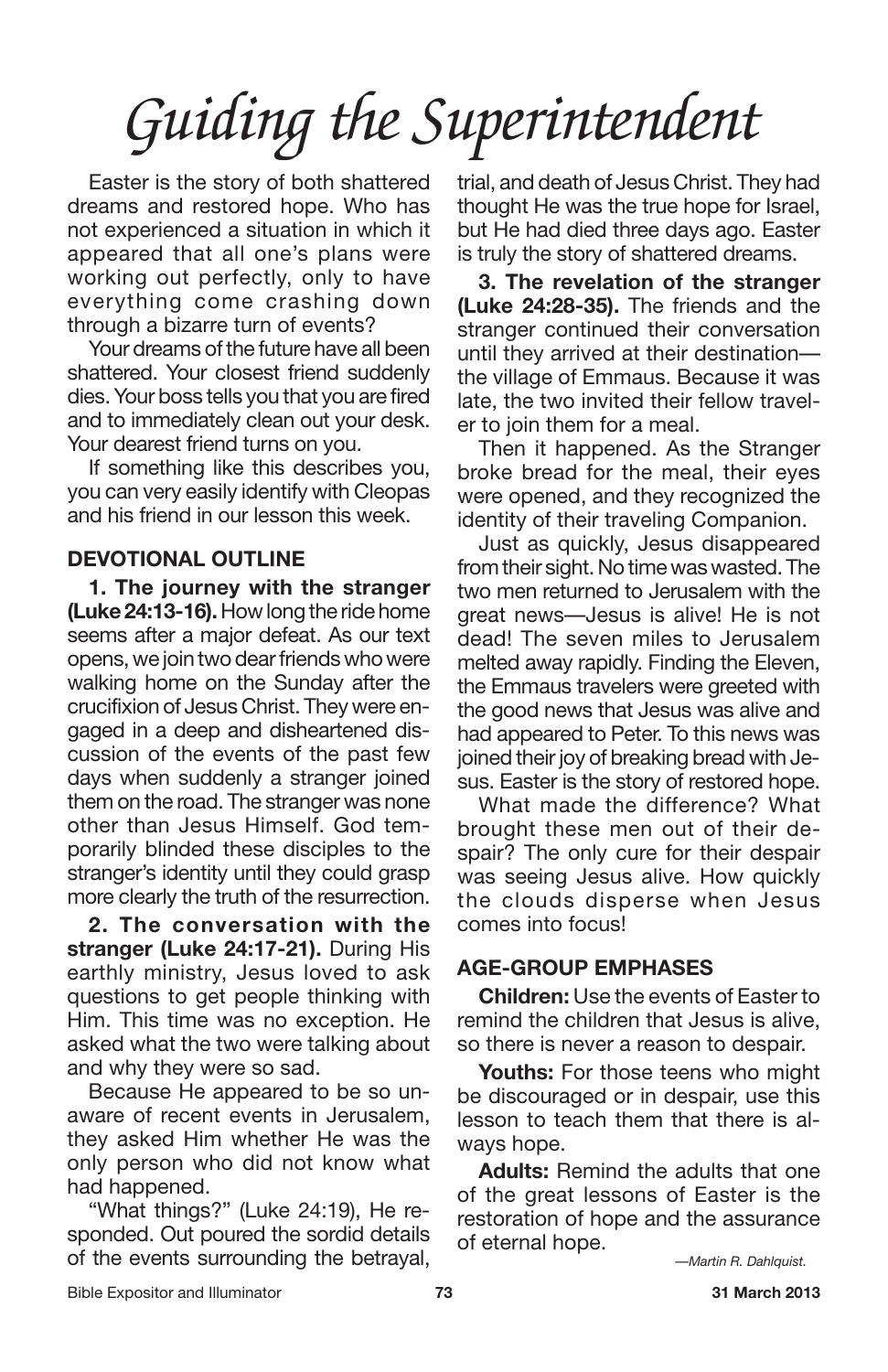From the time of the Apostle Paul on to the present day, Christians have insisted that belief in the resurrection of Jesus Christ must be central to one's faith (I Cor. 15:3-8). We have just come off another celebration of this great event.

So why is it so important? During His earthly life, Jesus Christ made many promises. If there had been no resurrection, all those promises would have been worthless. Because He did rise from the grave after three days, all those promises are promises kept. Our lesson this week looks at five of the key promises the resurrected Lord made to His original followers and to all who claim Him as Saviour.

### **DEVOTIONAL OUTLINE**

**1. I bring peace (Luke 24:36-37).** We only have to pick up a current newspaper to see that the world we live in is not at peace. Many politicians and many religious leaders promise peace, but none can deliver. Jesus Christ is different. Just as the grave could not stop Jesus, so nothing today can stop Him from bringing peace.

**2. I am alive (Luke 24:38-43).** When the postresurrection Jesus first appeared to His disciples, they thought He was a ghost. They were very frightened. He had them examine His body, His feet, His hands, and His wounds. He also ate a meal with them to prove His claim.

This turned their fears to joy. Christians do not worship a dead carpenter. They worship the resurrected Lord Jesus Christ.

**3. I fulfill all the Old Testament prophecies (Luke 24:44-46).** His death and resurrection were part of God's eternal plan that was revealed in the Old Testament. Not only did Jesus keep the promises He made during His three years of ministry, but by His resurrection He also was able to fulfill all the prophecies of the Old Testament that pertain to His suffering and resurrection. If there had been no resurrection, believers today would not have a reliable Bible to follow, for the Bible would be filled with lies.

**4. I have a task for you (Luke 24:47- 48).** Christians should not be idle people. The resurrection of Jesus Christ gives all of us a great responsibility. That task is telling the world about Jesus and what happened on the cross and in the grave. The message He left is that people need to repent of their sins and accept God's forgiveness.

**5. I will be with you (Luke 24:49- 53).** The fifth promise from Jesus Christ was very specific. He promised to send the Holy Spirit to equip His followers with power.

In the tradition of the high priests, Jesus lifted His hands and pronounced a blessing on the people. The disciples, in turn, worshipped Him. In essence, this is the great promise found throughout the Scriptures (for example, in Exodus 3:12)—the promise of God's presence.

When Jesus makes a promise, be assured that it will be carried out. His resurrection is the guarantee.

#### **AGE-GROUP EMPHASES**

**Children:** What a great lesson this is to help children understand the importance of keeping one's promises!

**Youths:** This lesson can be used to help teens understand and appreciate the fact that Jesus Christ rose from the grave and is alive and active today.

**Adults:** This lesson encourages adults to respond to Jesus Christ as the early disciples did: by worshipping Him.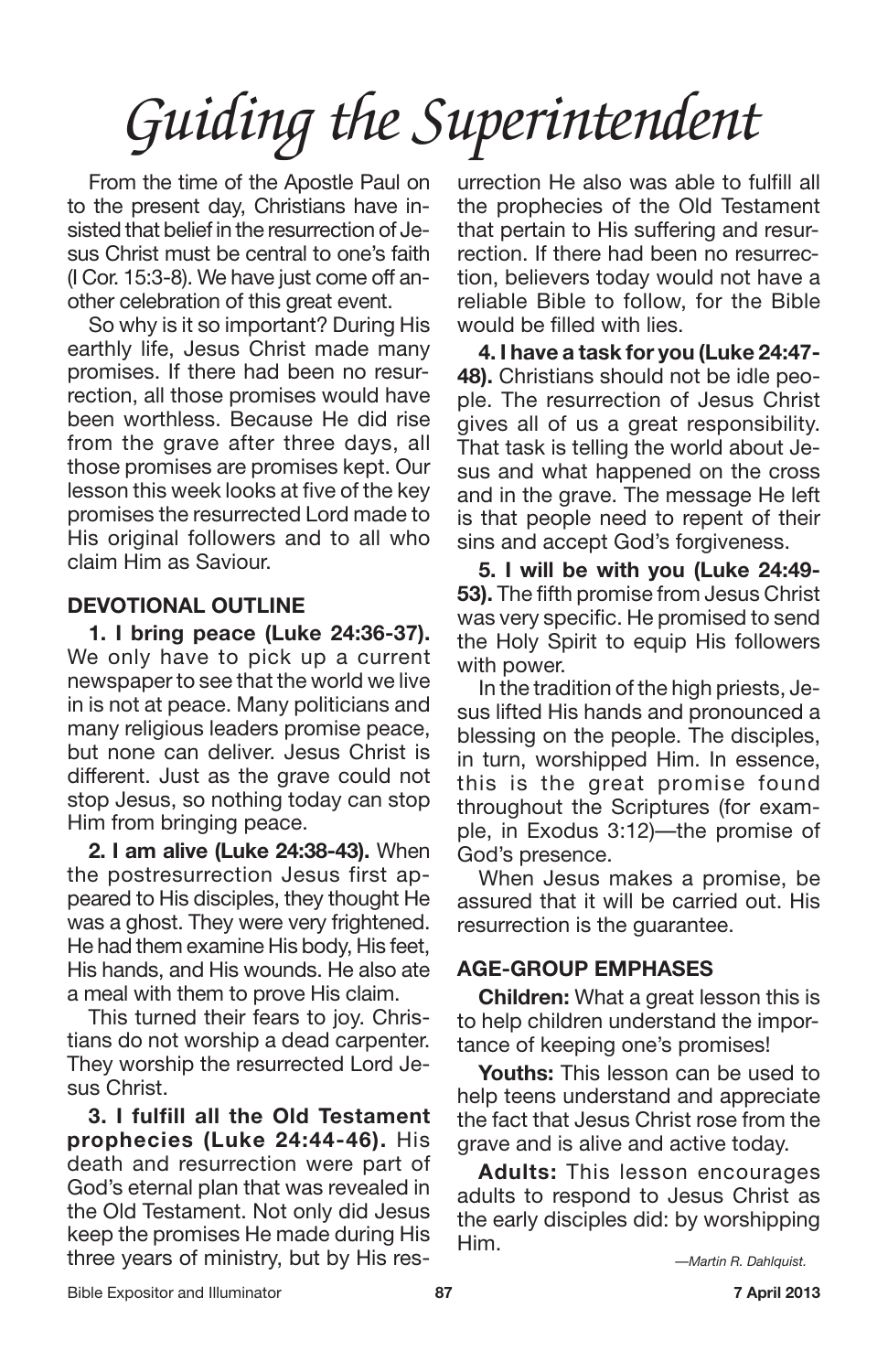The resurrection of Jesus Christ was God's demonstration of His great, awesome power; yet God's power is far greater than *just* the resurrection. For example, Paul prayed that he might "know him, and the power of his resurrection" (Phil. 3:10). In other words, the resurrection did not exhaust God's power. There is much more available for the believer. Our lesson this week will examine another aspect of this power that is available for all believers.

### **DEVOTIONAL OUTLINE**

**1. The new power (Acts 2:1-4).** The disciples wanted Jesus to stay with them, but He told them He had to leave; otherwise they would not receive this new power. He told His astonished disciples, "It is expedient for you that I go away: for if I go not away, the Comforter will not come unto you" (John 16:7).

Fifty days after the resurrection and about ten days after Jesus' ascension, the disciples were gathered together on the Day of Pentecost. Suddenly, the power of the Holy Spirit came upon them all. Old Testament believers had never fully experienced this. It was the power of the resurrection that filled the disciples.

The Holy Spirit came on all assembled, and all started to speak in various tongues, or languages. The original Feast of Pentecost was a great harvest festival for Israel. As a result of the Spirit's coming, the new Pentecost would be a great harvest of souls.

Those present heard the Holy Spirit come with the sound of a great wind. They saw visible evidence of His coming in the form of fire that rested on each person. They also heard Him

speak through the disciples in a multitude of languages. All these evidenced the new power coming on the church.

**2. To proclaim the truth (Acts 2:5- 13).** A new power had now come on the church to proclaim the new truth of the resurrection of Jesus.

It was the custom for Jews from around the world to gather in Jerusalem for the celebration of Pentecost, or the Feast of Weeks. In fact, it was required of adult males (Deut. 16:16). To their surprise, this vast international group heard about Jesus and the resurrection in their own languages.

These people came from all over the world of that day. They came from all the nations around Judea, from Asia Minor, from North Africa, and even from faraway Europe. This was truly a great reversal of Babel. It is generally assumed that the crowd that was evangelized that day went home and spread the gospel message. This would account for church groups that sprung up around the empire.

The power of the resurrection was truly on the march. Nothing would stop it. Far beyond anyone's wildest imagination, the resurrection of Jesus was reaching out to vast groups of people with a great new power and hope.

#### **AGE-GROUP EMPHASES**

**Children:** This lesson can be used to encourage children to rely on the power of Jesus in their lives.

**Youths:** Christian teens need to hear about the effect of the resurrection power in their lives.

**Adults:** This study is a helpful reminder to adults of the importance of promoting and supporting missionary outreach to all people.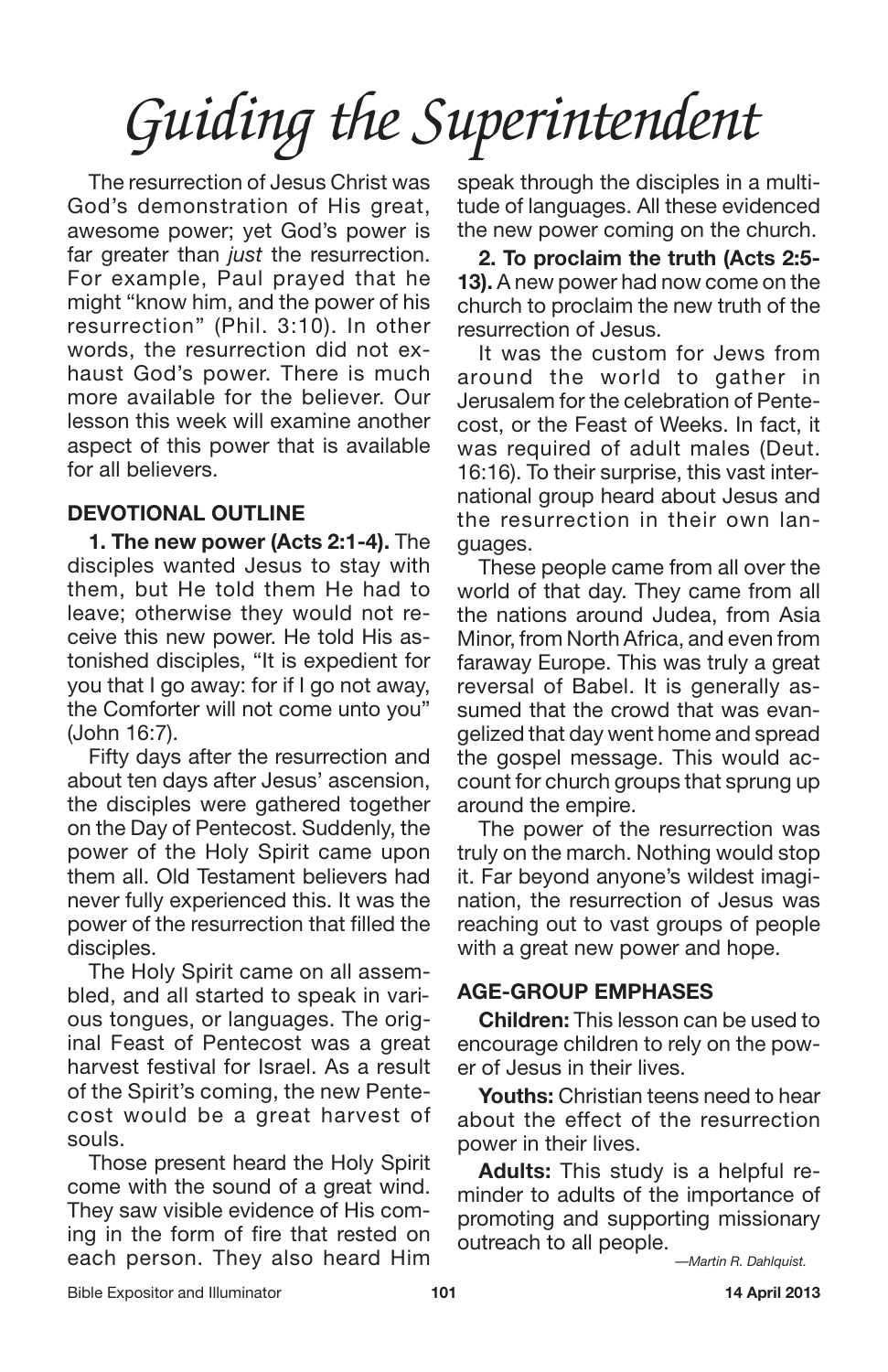One of the great attractions of Christianity has always been the hope that the resurrection offers to the person who believes in Jesus Christ as his personal Saviour.

The lesson this week is based on a great passage in the New Testament that deals with the hope a believer has beyond the grave. Writing about this hope, the Apostle Paul twice told his readers to comfort or encourage one another (I Thess. 4:18) and themselves (5:11).

The average believer is encouraged to live with this hope for two reasons.

#### **DEVOTIONAL OUTLINE**

**1. Death is never the end (I Thess. 4:13-18).** A problem had developed in the Thessalonian church concerning those believers who had died before Jesus Christ's return.

Death is always traumatic for those who are left behind, but Paul reassured his readers that there is hope. He counseled believers to use the hope of the resurrection as a means of encouraging others.

By divine revelation, Paul assured us that those who have died in Christ will return with Him in the future (I Thess. 4:13-15). This assurance is built on the promise of God.

Paul assured us that those who are alive at the return of Christ will not "prevent" (I Thess. 4:15), or precede, those who are dead. The dead in Christ will be raised first to join Him. There will be a unique announcement of His coming with a shout, the voice of the archangel, and the trumpet blast of God (vs. 16).

This will be followed by the joining of Christ with resurrected and living believers in the air. Many theologians call this event the rapture. So all believers past and present will be joined together with the Lord. The text tells us to encourage one another with this truth. Death does not end all (I Thess. 4:18).

**2. Wrath is not for the believer (I Thess. 5:1-11).** The believer's hope continues. It seems another problem had developed with Paul's readers with regard to the future. Paul had taught that during the end times, God's wrath will be poured out on the world. He had taught that this day of wrath will come unexpectedly (like a thief) and will be tumultuous (like birth pangs). The believer, however, must not be worried.

Believers are not in darkness, so they should not be surprised when this time comes (I Thess. 5:4-7). Because "God hath not appointed us to wrath" (vs. 9) but to salvation (deliverance), each believer should live for God and not fear. This fact was also intended to comfort, or encourage, the believers.

What a great hope we have as believers! Even if we die before the Lord returns, we can rest assured we are part of God's great future plans. In addition, we can rest assured that we will have no part in God's wrath upon this earth.

### **AGE-GROUP EMPHASES**

**Children:** Eventually, most children will wonder what would happen to them if they died. This lesson will offer them great comfort.

**Youths:** Teens are curious about what will happen in the future. While the Bible does not give all the details, it does tell us what will happen to believers.

**Adults:** "Wherefore comfort one another with these words" (I Thess. 4:18). This advice is still as good today as it was in Paul's day, and adults need to be reminded to practice it.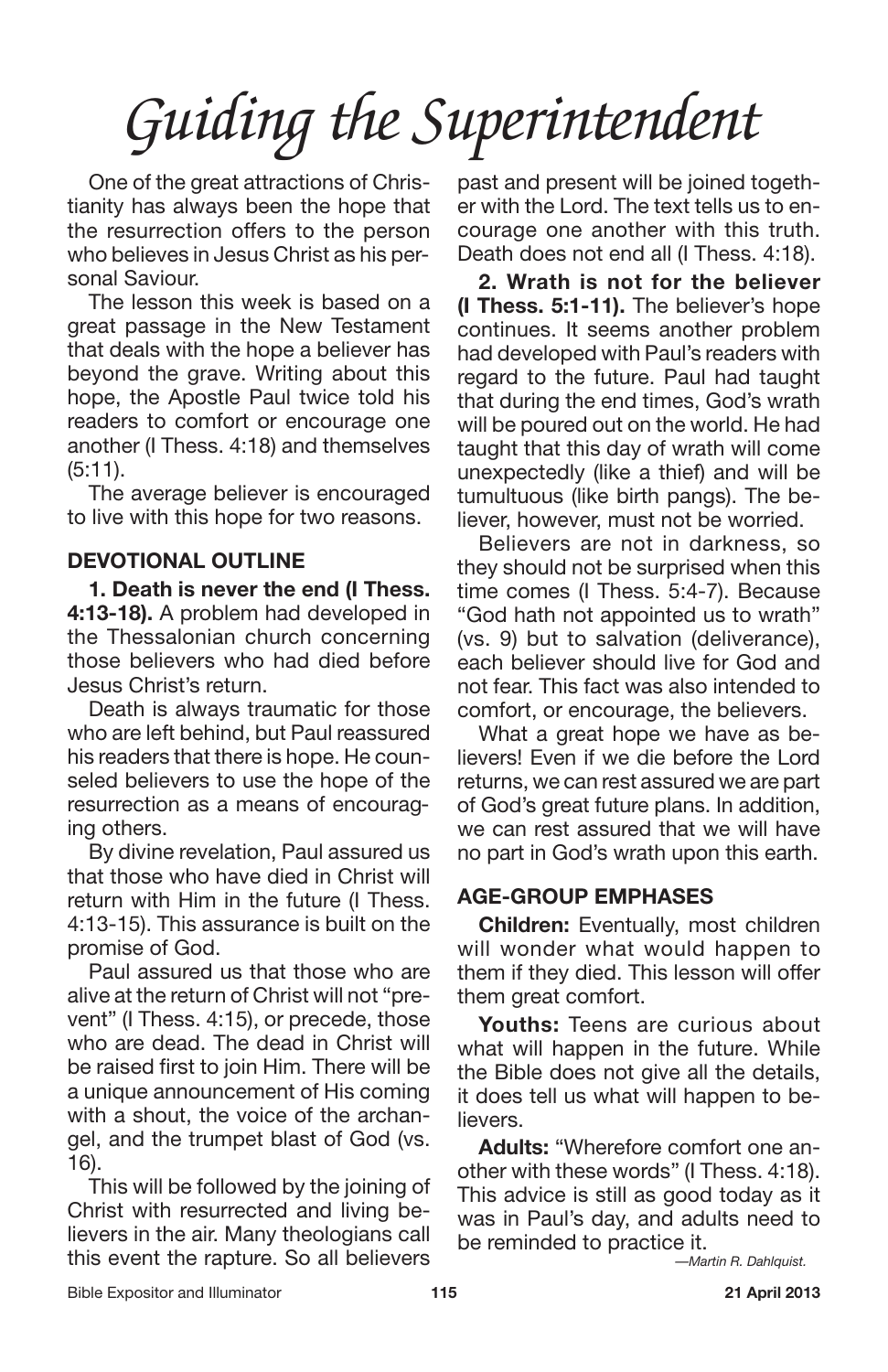During his visit with the believers in Thessalonica, Paul had taught them many great truths about the Day of the Lord. "The day of the Lord is the period of history mentioned repeatedly in the Old Testament during which God will bring judgment and blessing on the people of the earth in a more direct, dramatic, and drastic way than ever before (cf. Isa. 13:6, 9; Zeph. 1:14-16)" (Walvoord and Zuck, eds., *The Bible Knowledge Commentary,* Cook).

The believers had been experiencing strong persecution. Now they were confused. Were they in the Day of the Lord now? Paul wrote to deal with this confusion and to exhort them to maintain their hope in Christ's return.

#### **DEVOTIONAL OUTLINE**

**1. Correction of present error (II Thess. 2:1-3, 9-12).** Believers should not be confused. The Day of the Lord will not come before the "man of sin" is revealed.

Paul pleaded for calm. Somehow the believers had received some bad information. Paul was clear: the Day of the Lord had not come. Paul exhorted them to let no one deceive them. That day will not happen until two things occur: the great falling away from the faith and the revealing of the man of sin (II Thess. 2:3).

So that there was no confusion, Paul went on to give a rather complete description of this man of sin in II Thessalonians 2:9-12. He will be empowered directly by Satan and will attempt to deceive many by his counterfeit miracles and power.

Sadly, this individual will be very effective. He will deceive many and lead them away from the truth. These people will not have a love for the truth and thus will be easily led away by Satan.

**2. Exhortation for the present (II Thess. 2:13-17).** At this point, Paul burst out with a note of thanksgiving. He was thankful his readers were not part of this group that will be deceived by Satan and the man of sin. He was thankful they had been chosen for salvation and sanctification. They had been called to the gospel and glory of Jesus Christ.

Paul now brought the subject of hope into his exhortation. He encouraged the Thessalonians to stand fast in that which he had taught them. Despite the fact that they were experiencing some great troubles, they were not in the Day of the Lord. As he had taught them earlier, they would be spared from the coming judgment of God.

Instead, they should think about the love that both the Lord Jesus Christ and God the Father had for them. In the place of confusion (II Thess. 2:1-2) and deception (vs. 3), Paul wanted them to be comforted in their hearts and strengthened to do good works.

Teachings about the return of the Lord should not confuse believers. Rather, they should encourage them to do good works.

#### **AGE-GROUP EMPHASES**

**Children:** This lesson can help children understand that teachings about the future should encourage them in the present—even a gloomy present.

**Youths:** Many teens today are besieged by false teachings about the return of the Lord. This lesson should help straighten them out on the subject.

**Adults:** This lesson should help adults understand the broad outline of prophetic events and how they are designed to bring comfort to believers and glory to God.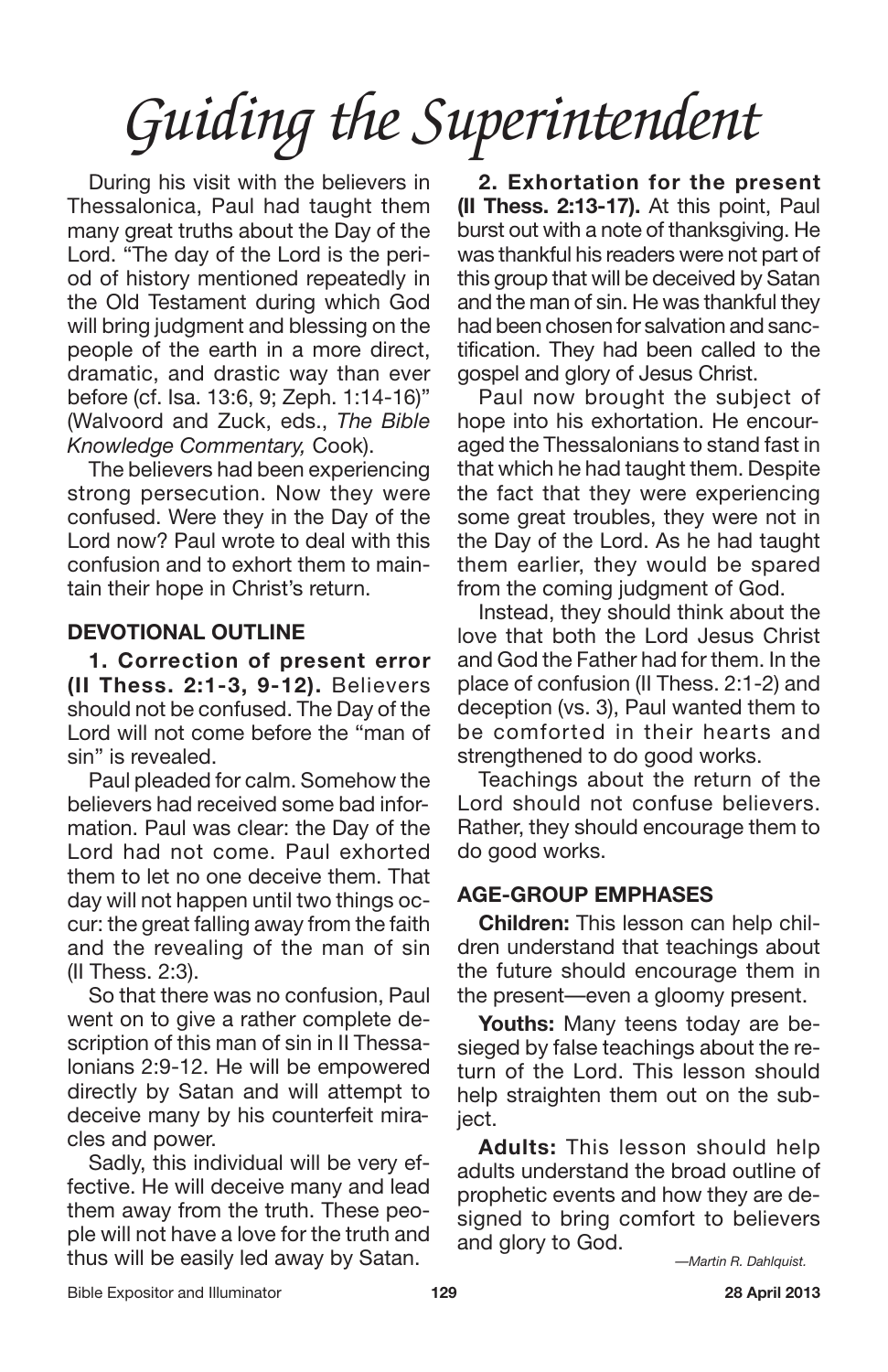The Bible presents much information about the future so that believers will know how to live in the present. Because we know that God is sovereign, that God is in control, that God has it all planned out, we can be confident in the present. This is what is called hope.

The word "salvation" is found three times in this week's passage (I Pet. 1:5, 9, 10). Peter described our salvation from the perspective of each Member of the Trinity's part in salvation. When we understand that God the Father, God the Son, and God the Holy Spirit all have an active part in our salvation, we begin to understand that our hope is more than just wishful thinking about the future. It is a hope that is alive in the present.

### **DEVOTIONAL OUTLINE**

**1. The Father will perfect our salvation in the future (I Pet. 1:3-5).** Our hope is not dead. It is not based on some futile ideas or philosophies. It is not based on what we do. It all is based on what God has done. It is based on His mercy. It is based on God's great gift to us, called the new birth. As it was with our natural birth, so it is with our spiritual birth; it all depends on God.

Our salvation hope is assured by the resurrection, Christ's resurrection. Peter compared our salvation to an inheritance in heaven that cannot be taken away (I Pet. 1:4). We are kept by God's power (vs. 5) until our inheritance is fully revealed in the future. Our hope is living because it is based on God's work and power, not our own efforts.

**2. The Son gives us courage for the present (I Pet. 1:6-9).** Suffering is a part of our lives. It is not a disaster for believers but a part of God's plan. Our text says we can "rejoice" in suffering because we know God uses the trials of life to define our lives and make us ready to meet Him. Life is like a school that is preparing us for eternity, when our salvation is brought to completion. Our hope is living when we can view suffering as part of God's plan for us.

**3. The Spirit perfected our salvation in the past (I Pet. 1:10-12).** Most believers do not realize that they are at the end of a long line of people who looked forward to what they have now experienced in Christ. Peter talked about the prophets of old who looked forward to the coming of Jesus and yet did not fully understand it. Still, they faithfully looked forward to our present day, for the Spirit was driving them.

The Christian's hope is a living hope because of the Trinity: the Father is perfecting our salvation, the Son enables us to face the difficulties of the present, and the Spirit carries our salvation from the past to the present to the future.

### **AGE-GROUP EMPHASES**

**Children:** Understanding the Trinity is always difficult for children. This lesson will help them see how all Three are involved in their lives.

Youths: Teens usually have trouble understanding why God allows suffering in their lives. This lesson will give them some insight into God's purpose for suffering and give them hope that endures.

**Adults:** This lesson will help adults see what place hope should have in their Christian experience.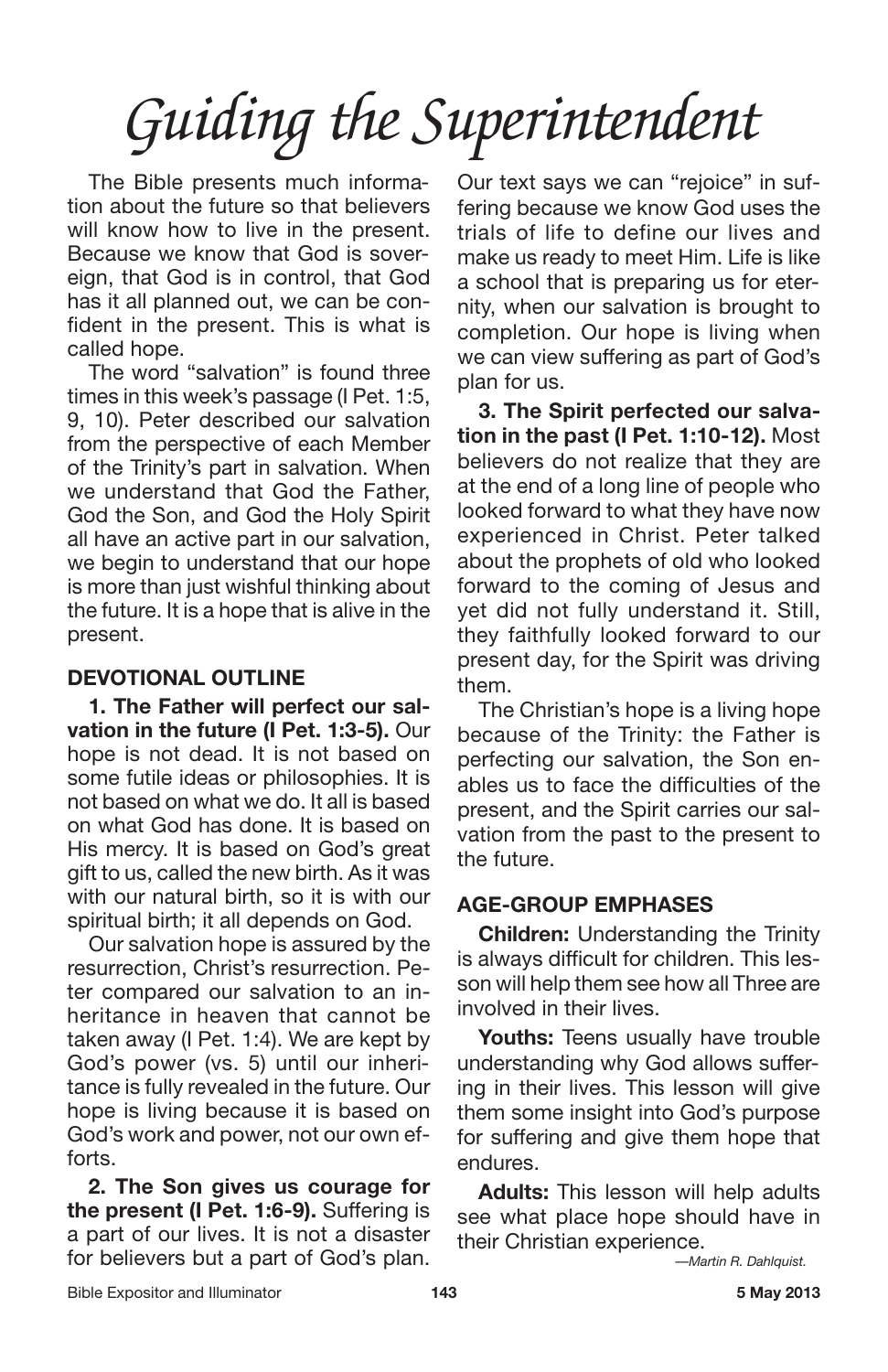When God gives something, He never skimps on the amount. Over the centuries many believers have experienced the full amount of grace and love that only God can give. God does not just squeak by when it comes to our salvation. The lesson this week will focus on godliness and the means God gives us to be godly. Peter put it this way: "According as his divine power hath given unto us all things that pertain unto life and godliness" (II Pet. 1:3).

There are always two sides to godliness.

### **DEVOTIONAL OUTLINE**

**1. God's side of godliness (II Pet. 1:3-4).** When an individual becomes a believer, he receives all that he might need to develop a life of godliness. He is especially given the needed divine power. Nothing that a person has is his own. It is all the result of God's gracious gift.

As part of the process, every believer has been given a special destiny. We have been called to "glory and virtue" (II Pet. 1:3). We are recipients of all the "precious promises" (vs. 4) in the Bible, so we can live lives of godliness free from the corruption of the world.

**2. Man's side of godliness (II Pet. 1:5-7).** It is always important to remember that there must be a balance between the divine and the human side of spiritual growth (godliness). Spiritual growth is never automatic. Spiritual diligence and discipline are required.

Visible growth should be obvious in the life of a true believer. Peter exhorted believers to give "all diligence" (II Pet. 1:5) to add to their lives several key qualities that build on each other: faith, virtue, knowledge, temperance, patience, godliness, brotherly kindness, and charity (love).

This is quite a list, but it indicates that as God is working in us, we must respond by working out these qualities in our lives.

**3. Results of godliness (II Pet. 1:8- 14).** As we allow God to work and as we are working on these qualities ourselves, certain results will follow. These results become further affirmations that God is truly in our lives.

The text suggests three key signs that spiritual growth is taking place. First, there will be fruit, or progress (II Pet. 1:8). Second, there will be vision (vs. 9). We will start to see the world as God sees it. Third, there will be a sense of assurance about our salvation (vss. 10-11) and especially about our eternal rewards. If we are growing in the Lord, we will have a sense of divine presence in our lives and look forward to a relationship with God hereafter: an abundant entrance into heaven.

The text goes on to show how God's Word is an integral part of our spiritual growth. The author Peter told his readers that he had written this material down to remind them of the truth.

### **AGE-GROUP EMPHASES**

**Children:** The lesson this week covers several Christian virtues. Perhaps it would be wise to concentrate on just one of them.

**Youths:** This lesson should encourage young people to pursue the hard work of spiritual growth, knowing that God has provided the means and the power for a successful pursuit.

**Adults:** Many adult believers tend to focus on only the human side of the Christian experience. This lesson will bring a proper balance and a new appreciation for God's work.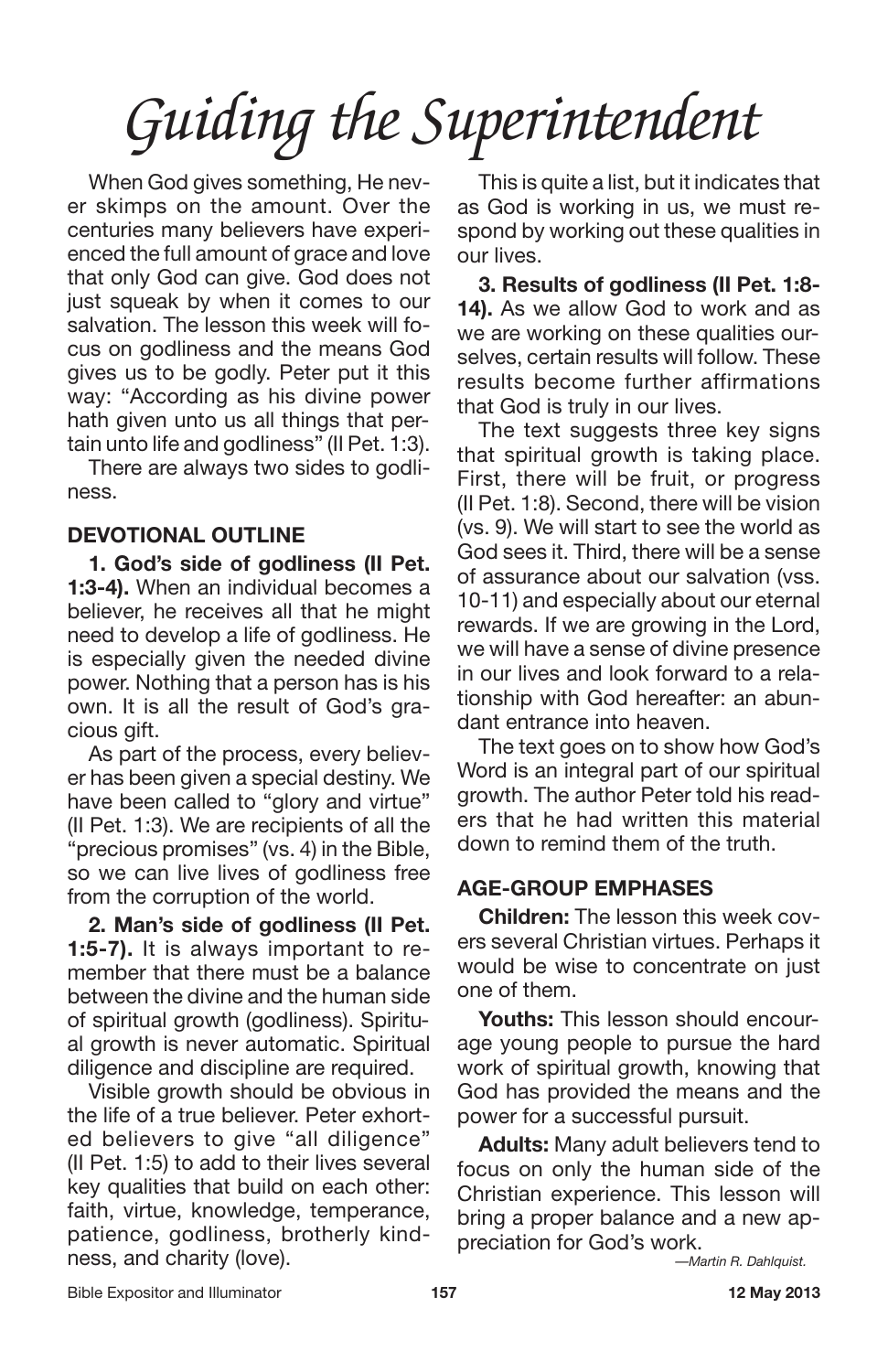Peter said it all: "The end of all things is at hand: be ye therefore sober, and watch unto prayer" (I Pet. 4:7). At times it seems that life will just go on forever. However, we know better. The Bible is very clear: an end will come.

This week's passage calls on believers to adjust their lifestyles to line up with the fact that Jesus Christ will return. Peter gave two specific pieces of advice on living in light of the coming end.

#### **DEVOTIONAL OUTLINE**

**1. Keep Christ the center of your focus (I Pet. 4:1-6).** The text reminds us that the Christian life is not a bed of ease. Because Christ suffered, His followers should expect the same treatment.

"God whispers to us in our pleasures, speaks in our conscience, but shouts in our pains: it is His megaphone to rouse a deaf world" (Lewis, *The Problem of Pain,* Macmillan). God uses suffering to purify the believer of sin (I Pet. 4:1). When a believer is suffering, he is not thinking about sinning.

God also can use suffering to help us center our affections on the things that are important (I Pet. 4:2). God's will becomes clear when a person is struggling. It is amazing, but when a person is experiencing difficulties, the doors to empty living are closed (vs. 3). Suffering in this life is a great aid to keeping one's attention on one's ultimate destination (vss. 4-6).

When Jesus Christ is the center of our attention, difficulties in this life take on a very different color. We are reminded that life here on this earth is only temporary. The best is yet to come.

**2. Serve others (I Pet. 4:7-11).** The fact that the end is approaching should spur believers to live their lives here on earth thoughtfully and carefully. The text spells out five things that should serve as priorities in our lives.

First, there is prayer (I Pet. 4:7). In light of Christ's return, we should take prayer very seriously. Our minds need to be very clear.

The second area of great concern for present living is developing a love life that controls all of our relationships (I Pet. 4:8). Perhaps the greatest way this is accomplished is by consciously forgiving those around us every day.

Next in line is the believer's homelife (I Pet. 4:9). This is the practical side of Christian love—a home that is open for all.

This all leads next to genuine service (I Pet. 4:10-11). Peter encouraged believers to use their speaking or serving gifts for God's glory. These gifts are not to be used for selfish purposes. The admonition to speak and to minister while waiting for Jesus Christ to come ends with a strong reminder that we are to continually be engaged in praise to God.

The end is near. Remember that suffering is God's tool to prepare us for eternity. Do not forget to serve those around you in the meantime.

### **AGE-GROUP EMPHASES**

**Children:** Most children have trouble processing the idea of time ending. The emphasis should be on the priorities that are for this present life.

**Youths:** This lesson reminds teens they are not to live for the moment but to have God's perspective on life and live for Him.

**Adults:** Adults need to be reminded that their acts and words reflect their priorities in life and set an example, good or bad, for younger Christians.